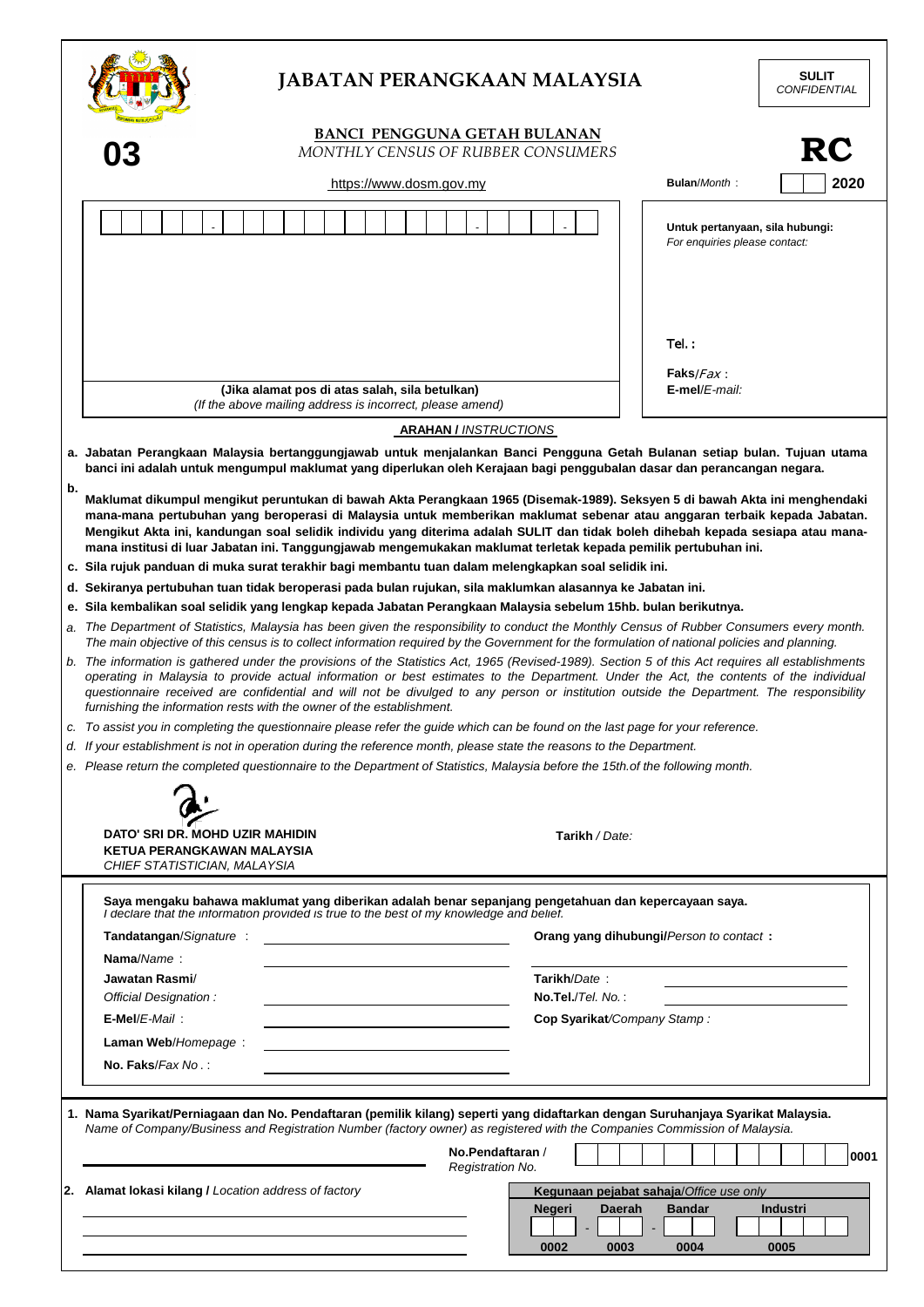#### **SEKSYEN A : STOK, PEMBELIAN DAN PENGGUNAAN**  *SECTION A: STOCKS , PURCHASES AND CONSUMPTION*

|                                                                                         | <b>JENIS GETAH</b><br><b>TYPES OF RUBBER</b>                                                |                | <b>STOK AWAL *</b><br>pada awal bulan<br><b>OPENING STOCKS</b><br>at the beginning of the month | PEMBELIAN /<br><b>PENERIMAAN</b><br><b>PURCHASES /</b><br><b>RECEIPTS</b> | <b>PENGGUNAAN</b><br><b>GETAH ASLI</b><br><b>NATURAL RUBBER</b><br>CONSUMED | <b>STOK AKHIR</b><br>pada akhir bulan<br><b>CLOSING STOCKS</b><br>at the end of the month |
|-----------------------------------------------------------------------------------------|---------------------------------------------------------------------------------------------|----------------|-------------------------------------------------------------------------------------------------|---------------------------------------------------------------------------|-----------------------------------------------------------------------------|-------------------------------------------------------------------------------------------|
|                                                                                         |                                                                                             |                | <b>BERAT K.G.K. 100%</b><br>100% D.R.C. WEIGHT<br>(KILOGRAM)<br>01                              | <b>BERAT K.G.K. 100%</b><br>100% D.R.C. WEIGHT<br>(KILOGRAM)<br>02        | <b>BERAT K.G.K. 100%</b><br>100% D.R.C. WEIGHT<br>03                        | <b>BERAT K.G.K. 100%</b><br>100% D.R.C. WEIGHT<br>04<br>$(01+02-03=04)$                   |
|                                                                                         |                                                                                             |                |                                                                                                 |                                                                           |                                                                             |                                                                                           |
|                                                                                         | 1. JENIS GETAH ASLI / TYPES OF NATURAL RUBBER                                               |                |                                                                                                 |                                                                           |                                                                             |                                                                                           |
| 1.1                                                                                     | Getah Asap Berbunga / Ribbed Smoked Sheet<br>1.1.1 <b>G.A.B. 1 &amp; 1x</b> / R.S.S. 1 & 1x |                |                                                                                                 |                                                                           |                                                                             |                                                                                           |
|                                                                                         |                                                                                             | 01<br>$\bf 02$ |                                                                                                 |                                                                           |                                                                             |                                                                                           |
| 1.2                                                                                     | 1.1.2 Gred G.A.B. lain / Other R.S.S. grades<br>Susu Getah Pekat / Latex Concentrate        |                |                                                                                                 |                                                                           |                                                                             |                                                                                           |
|                                                                                         | Susu Getah Pekat / Latex Concentrate<br>1.2.1                                               | 03             |                                                                                                 |                                                                           |                                                                             |                                                                                           |
|                                                                                         | Jenis susu getah pekat lain / Other types of latex concentrate<br>1.2.2                     | 04             |                                                                                                 |                                                                           |                                                                             |                                                                                           |
| 1.3                                                                                     | Getah Mutu Malaysia (G.M.M.)<br>Standard Malaysian Rubber (S.M.R.)                          |                |                                                                                                 |                                                                           |                                                                             |                                                                                           |
|                                                                                         | G.M.M. 5 / S.M.R. 5<br>1.3.1                                                                | 05             |                                                                                                 |                                                                           |                                                                             |                                                                                           |
|                                                                                         | G.M.M. 10 / S.M.R.10<br>1.3.2                                                               | 06             |                                                                                                 |                                                                           |                                                                             |                                                                                           |
|                                                                                         | G.M.M. 20 / S.M.R. 20<br>1.3.3                                                              | 07             |                                                                                                 |                                                                           |                                                                             |                                                                                           |
|                                                                                         | G.M.M. GP / S.M.R. GP<br>1.3.4                                                              | 08             |                                                                                                 |                                                                           |                                                                             |                                                                                           |
|                                                                                         | G.M.M. L / S.M.R. L<br>1.3.5                                                                | 09             |                                                                                                 |                                                                           |                                                                             |                                                                                           |
|                                                                                         | G.M.M. CV / S.M.R. CV<br>1.3.6                                                              | 10             |                                                                                                 |                                                                           |                                                                             |                                                                                           |
|                                                                                         | Gred G.M.M. lain / Other S.M.R. grades<br>1.3.7                                             | 11             |                                                                                                 |                                                                           |                                                                             |                                                                                           |
| 1.4                                                                                     | Jenis lain (cth. Krep), sila nyatakan / Other types (e.g. Crepe), please specify:           |                |                                                                                                 |                                                                           |                                                                             |                                                                                           |
|                                                                                         |                                                                                             | 12             |                                                                                                 |                                                                           |                                                                             |                                                                                           |
|                                                                                         |                                                                                             | 13             |                                                                                                 |                                                                           |                                                                             |                                                                                           |
| 1.5                                                                                     | JUMLAH (1.1 HINGGA 1.4)<br>TOTAL (1.1 TO 1.4)                                               | 15             |                                                                                                 |                                                                           |                                                                             |                                                                                           |
| 2. GETAH CAMPURAN DAN TEBUS GUNA GETAH / RUBBER COMPOUND AND RECLAIMED<br><b>RUBBER</b> |                                                                                             |                |                                                                                                 |                                                                           |                                                                             |                                                                                           |
| 2.1                                                                                     | <b>Getah Campuran</b><br><b>Rubber Compound</b>                                             | 16             |                                                                                                 |                                                                           |                                                                             |                                                                                           |
| $2.2^{\circ}$                                                                           | Tebus guna getah (getah yang diproses semula)                                               | 17             |                                                                                                 |                                                                           |                                                                             |                                                                                           |
|                                                                                         | Reclaimed rubber                                                                            |                |                                                                                                 |                                                                           |                                                                             |                                                                                           |
| 2.3                                                                                     | JUMLAH (2.1 HINGGA 2.2)<br>TOTAL (2.1 TO 2.2)                                               | 20             |                                                                                                 |                                                                           |                                                                             |                                                                                           |

**Nota/***Note* **: \* Stok Awal hendaklah sama dengan Stok Akhir bulan lepas.** 

*Opening Stocks should be equal to previous month's Closing Stocks.*

**- 2 -**

- 2 -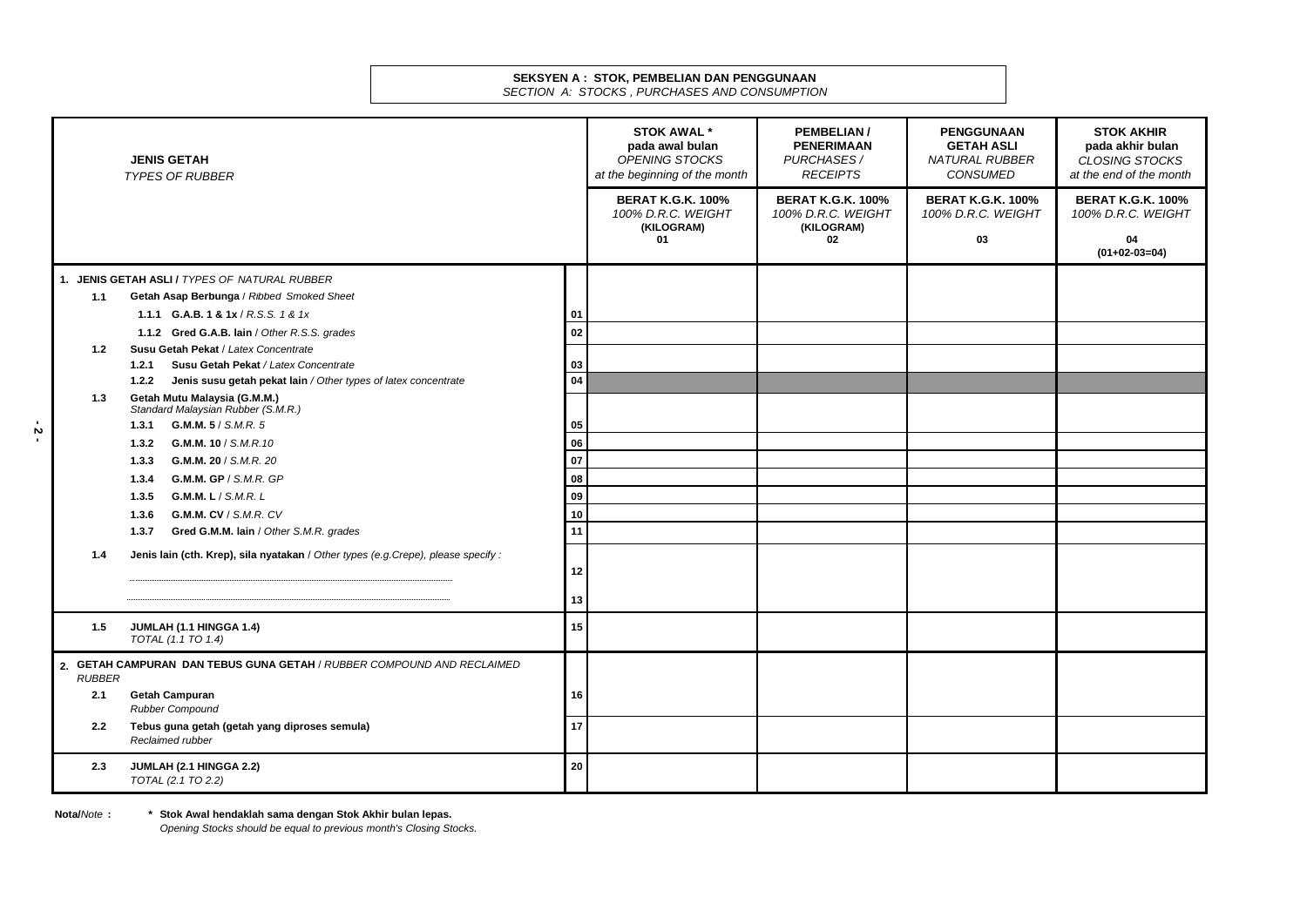# **SEKSYEN B: STOK, PEMBELIAN DAN PENGGUNAAN**

*SECTION B : STOCKS, PURCHASES AND CONSUMPTION*

|                                                      | <b>JENIS GETAH</b><br><b>TYPES OF RUBBER</b>                                                                                                                                                                                                                                                                                               |                                        | <b>STOK AWAL *</b><br>pada awal bulan<br>OPENING STOCKS<br>at the beginning of the month | <b>PEMBELIAN/</b><br><b>PENERIMAAN</b><br>PURCHASES/<br><b>RECEIPTS</b> | PENGGUNAAN GETAH SINTETIK<br>SYNTHETIC RUBBER CONSUMED<br><b>KERING</b><br><b>DRY</b> | <b>LATEKS (cecair)</b><br>LATEX (liquid) | <b>STOK AKHIR</b><br>pada akhir bulan<br>CLOSING STOCKS<br>at the end of the month |
|------------------------------------------------------|--------------------------------------------------------------------------------------------------------------------------------------------------------------------------------------------------------------------------------------------------------------------------------------------------------------------------------------------|----------------------------------------|------------------------------------------------------------------------------------------|-------------------------------------------------------------------------|---------------------------------------------------------------------------------------|------------------------------------------|------------------------------------------------------------------------------------|
|                                                      |                                                                                                                                                                                                                                                                                                                                            |                                        | (KILOGRAM)<br>05                                                                         | (KILOGRAM)<br>06                                                        | (KILOGRAM)<br>07                                                                      | (KILOGRAM)<br>08                         | (KILOGRAM)<br>09<br>$(05+06-07-08=09)$                                             |
| 3.1<br>3.2<br>3.3<br>3.4<br>3.5<br>3.6<br>3.7<br>3.8 | 3 JENIS GETAH SINTETIK / TYPES OF SYNTHETIC RUBBER<br>Styrene-butadiene rubber (SBR)<br><b>Butadiene rubber (BR)</b><br>Chloroprene rubber (CR)<br>Isobutene - isoprene rubber (butyl/IIR)<br>Nitrile - butadiene rubber (NBR)<br>High styrene resin (HSR)<br>Ethylene - propylene - diene (EPDM)<br>Getah sintetik lain (sila nyatakan) : | 01<br>02<br>03<br>04<br>05<br>06<br>07 |                                                                                          |                                                                         |                                                                                       |                                          |                                                                                    |
|                                                      | Other synthetic rubber (please specify):                                                                                                                                                                                                                                                                                                   | 08                                     |                                                                                          |                                                                         |                                                                                       |                                          |                                                                                    |
| 3.9                                                  | JUMLAH (3.1 HINGGA 3.8)<br>TOTAL (3.1 TO 3.8)                                                                                                                                                                                                                                                                                              | 13                                     |                                                                                          |                                                                         |                                                                                       |                                          |                                                                                    |

**- 3 -**

**Nota/***Note* **: \* \* Stok Awal hendaklah sama dengan Stok Akhir bulan lepas.**  *Opening Stocks should be equal to previous month's Closing Stocks.*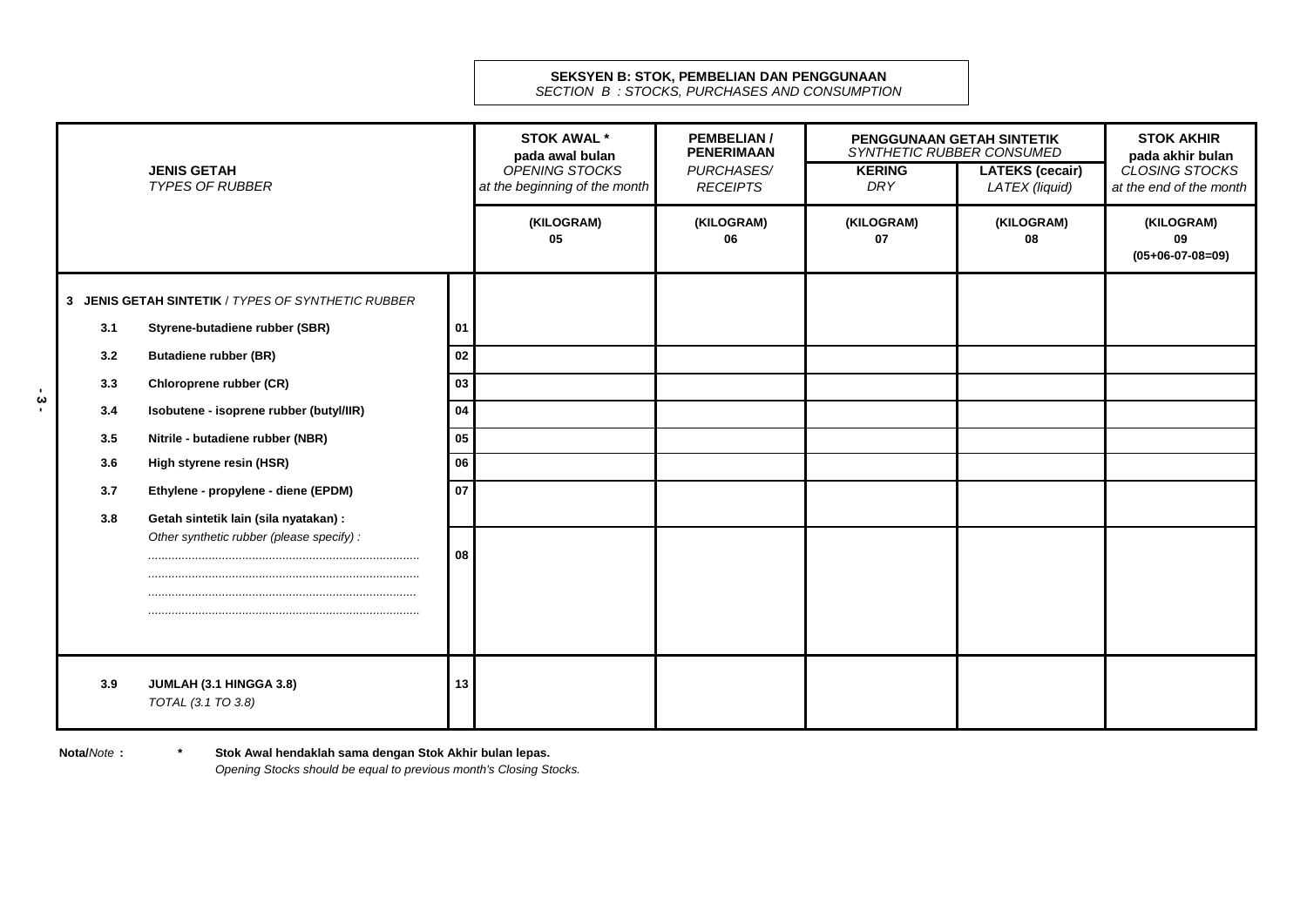#### **SEKSYEN C : PRODUK DAN PENGGUNAAN GETAH**  *SECTION C : PRODUCTS AND RUBBER CONSUMPTION*

| <b>BIL</b> | <b>JENIS PRODUK YANG DIKELUARKAN</b>                              |                 | <b>KOD PRODUK</b>                                                                                                                              | <b>JUMLAH PENGGUNAAN</b><br><b>TOTAL CONSUMPTION</b>         |                                                |                                                                    |
|------------|-------------------------------------------------------------------|-----------------|------------------------------------------------------------------------------------------------------------------------------------------------|--------------------------------------------------------------|------------------------------------------------|--------------------------------------------------------------------|
|            | (sila tanda di petak yang berkenaan)                              |                 | (kegunaan pejabat sahaja)                                                                                                                      |                                                              | <b>GETAH CAMPURAN</b>                          |                                                                    |
| No.        | TYPE OF PRODUCTS PRODUCED<br>(please tick in the appropriate box) |                 | PRODUCT CODE<br>(for office use only)                                                                                                          | <b>GETAH ASLI</b><br><b>NATURAL</b><br><b>RUBBER</b><br>(KG) | dll.<br><b>RUBBER</b><br>COMPOUND etc.<br>(KG) | <b>GETAH SINTETIK</b><br><b>SYNTHETIC</b><br><b>RUBBER</b><br>(KG) |
|            |                                                                   |                 | 10                                                                                                                                             | 11                                                           | 12                                             | 13                                                                 |
| 1          | <b>Examination Gloves</b>                                         | 01              | $\overline{\mathbf{2}}$<br>0   1   0   0   4<br>$\overline{2}$<br>$\overline{\mathbf{2}}$<br>9<br>1                                            |                                                              |                                                |                                                                    |
| 2          | <b>Surgical Gloves</b>                                            | 02              | $\overline{\mathbf{2}}$<br>9<br> 0 <br>$0$ 0<br>$\overline{1}$<br>$\overline{2}$<br>$\overline{2}$<br>$\vert$ 1<br>1                           |                                                              |                                                |                                                                    |
| 3          | <b>Household Gloves</b>                                           | 03              | $0$ 0 5<br>$\overline{\mathbf{2}}$<br>$\boldsymbol{9}$<br>$\overline{2}$<br> 0 <br>$\vert$ 1<br>$\mathbf{2}$                                   |                                                              |                                                |                                                                    |
| 4          | <b>Rubber Boots</b>                                               | 04              | $0$ 0 1<br>5<br>$\mathbf 0$<br>$\overline{\mathbf{3}}$<br>$\mathbf{0}$<br>$\vert$ 1<br>$\overline{2}$<br>1                                     |                                                              |                                                |                                                                    |
| 5          | <b>Rubber Bands</b>                                               | 05              | $\overline{\mathbf{2}}$<br>$0 \quad 2$<br>$\mathbf{3}$<br>$\mathbf{2}$<br>$\boldsymbol{9}$<br>9<br> 0 <br>$\overline{4}$<br>1                  |                                                              |                                                |                                                                    |
| 6          | <b>Rubber Washer/Gasket</b>                                       | 06              | $0 \vert 3 \vert$<br>$5\phantom{1}$<br>$\overline{\mathbf{2}}$<br>$\boldsymbol{9}$<br>9<br> 0 <br>$\vert$<br>$\mathbf{2}$                      |                                                              |                                                |                                                                    |
| 7          | <b>Rubber Stopper</b>                                             | 07              | $0 \vert 5 \vert$<br>$\mathbf 2$<br>9<br>$\mathbf{9}$<br>$\pmb{0}$<br>$\overline{2}$<br>$\overline{4}$<br>4<br>1                               |                                                              |                                                |                                                                    |
| 8          | <b>Rubber Threads</b>                                             | 08              | $0$ 0<br>$\overline{2}$<br>9<br>$\pmb{0}$<br>6<br>$\mathbf{2}$<br>1<br>$\mathbf{1}$<br>1                                                       |                                                              |                                                |                                                                    |
| 9          | Door Mat                                                          | 09              | $\overline{\mathbf{2}}$<br>$\boldsymbol{9}$<br>9<br>$\pmb{0}$<br>$\overline{4}$<br>$0 \vert 3 \vert$<br>$\mathbf{3}$<br>$\overline{2}$<br>1    |                                                              |                                                |                                                                    |
| 10         | <b>Rubber Toys</b>                                                | 10              | $\overline{\mathbf{2}}$<br>$\overline{2}$<br>$\overline{\mathbf{3}}$<br> 0 <br> 0 <br> 0 <br>$0$ 0<br>$\overline{\mathbf{4}}$<br>4             |                                                              |                                                |                                                                    |
| 11         | Rubber Sheets, vulcanised and soling                              | 11              | $\pmb{0}$<br>$0$   1<br>2 <sub>l</sub><br>$\overline{\mathbf{2}}$<br>$\boldsymbol{9}$<br>$\mathbf{r}$<br>$\mathbf 0$<br>1<br>1                 |                                                              |                                                |                                                                    |
| 12         | Condom                                                            | 12              | $\overline{\mathbf{2}}$<br>9   9   0   4   0   0   2<br>$\mathbf{2}$<br>$\ddot{ }$                                                             |                                                              |                                                |                                                                    |
| 13         | <b>Catheters</b>                                                  | 13              | $0$ 0<br>$\overline{\mathbf{2}}$<br>9<br>$\overline{9}$<br>$\mathbf{0}$<br>$\overline{4}$<br>$\mathbf{2}$<br>$\overline{4}$<br>$\mathbf 1$     |                                                              |                                                |                                                                    |
| 14         | <b>Rubber Eraser</b>                                              | 14              | $\overline{4}$<br>$\overline{\mathbf{2}}$<br>$\boldsymbol{9}$<br>9<br> 0 <br>$0$ 1<br>$\mathbf{2}$<br>$\mathbf 0$<br>1                         |                                                              |                                                |                                                                    |
| 15         | <b>Balloon</b>                                                    | 15              | $0 \mid 6 \mid 0 \mid 0 \mid 5$<br>$\overline{\mathbf{2}}$<br>$\mathbf{0}$<br> 0 <br>$\mathbf{3}$<br>4                                         |                                                              |                                                |                                                                    |
| 16         | <b>Rubber Pillow/Cushion</b>                                      | 16              | 0 6 <br>$\overline{\mathbf{2}}$<br>$\boldsymbol{9}$<br>$\overline{9}$<br>$\mathbf{0}$<br>$\overline{4}$<br>$\mathbf{1}$<br>$\overline{2}$<br>1 |                                                              |                                                |                                                                    |
| 17         | <b>Rubber Hose and Tubing</b>                                     | 17              | $\overline{\mathbf{2}}$<br>$\overline{2}$<br>$0$ 0<br>$\boldsymbol{9}$<br>$\mathbf{0}$<br>$\overline{\mathbf{4}}$<br>$\mathbf{2}$<br>1         |                                                              |                                                |                                                                    |
| 18         | Tyres - motor car                                                 | 18              | $\overline{\mathbf{2}}$<br>$\mathbf{2}$<br> 0 <br>$\vert$ 1<br>$0$ 0 1<br>$\mathbf{1}$<br>1<br>1                                               |                                                              |                                                |                                                                    |
| 19         | <b>Tyre flap</b>                                                  | 19              | $2$ 2 1 1 1 1 0 3 0 0 6                                                                                                                        |                                                              |                                                |                                                                    |
| 20         | Inner tubes - motor car                                           | 20 <sub>2</sub> | 2 2 1 1 1 1 0 4 0 0 1                                                                                                                          |                                                              |                                                |                                                                    |
|            | Produk lain (sila senaraikan) / Other products (please specify) : |                 |                                                                                                                                                |                                                              |                                                |                                                                    |
| 21         | <b>Rubber Compound</b>                                            | 21              | $1$ 9 1 0 1 0 1 1<br>$\mathbf{2}$<br>$\mathbf{2}$                                                                                              |                                                              |                                                |                                                                    |
| 22         |                                                                   | 22              |                                                                                                                                                |                                                              |                                                |                                                                    |
| 23         |                                                                   | 23              |                                                                                                                                                |                                                              |                                                |                                                                    |
| 24         |                                                                   | 24              |                                                                                                                                                |                                                              |                                                |                                                                    |
| 25         |                                                                   | 25              |                                                                                                                                                |                                                              |                                                |                                                                    |
| 26         |                                                                   | 26              |                                                                                                                                                |                                                              |                                                |                                                                    |
| 27         |                                                                   | ${\bf 27}$      |                                                                                                                                                |                                                              |                                                |                                                                    |
|            | <b>JUMLAH*</b>                                                    | 40              |                                                                                                                                                |                                                              |                                                |                                                                    |

**Nota:** \* **Jumlah penggunaan getah asli, getah campuran dll. dan getah sintetik di Seksyen C mestilah sama dengan jumlah di Seksyen A (getah asli : medan 0315 dan getah campuran : medan 0320) dan Seksyen B (getah sintetik : medan 0713 + 0813).**

*Note:* **\*** *The total consumption of natural rubber, rubber compund etc. and synthetic rubber in Section C must equal to Section A (natural rubber : field 0315 and rubber compound : field 0320) and Section B (synthetic rubber : field 0713 + 0813).*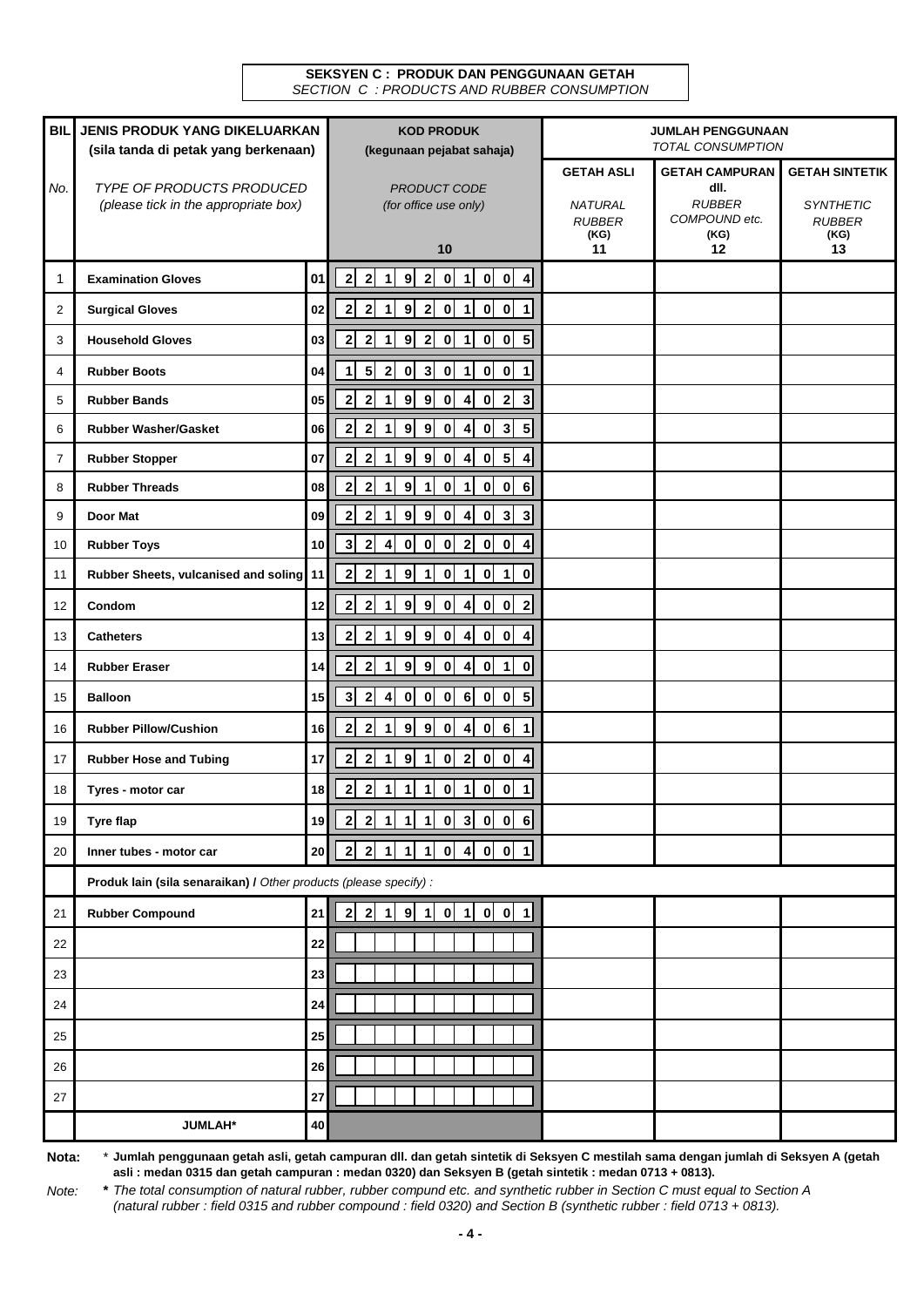### **PANDUAN MENGISI SOAL SELIDIK /** *GUIDE IN COMPLETING THE QUESTIONNAIRE*

**1 Semua urusan perniagaan getah iaitu pengeluaran, penjualan, pembelian dan stok hendaklah dilaporkan dalam berat KANDUNGAN GETAH KERING (K.G.K.) 100% .**

All *transactions on rubber i.e. production, sales, purchases and stocks should be reported in 100% DRY RUBBER CONTENT (D.R.C.) weight .*

2 <u>Stok</u> merujuk kepada getah asli / tiruan yang dimiliki oleh pertubuhan tuan, tidak kira di mana stok tersebut **berada.**

*Stocks refer to natural/synthetic rubber that are owned by your establishment, regardless of its location.*

**3 Stok bagi Banci Pengguna Getah merujuk kepada bahan mentah (getah asli/tiruan) yang masih belum digunakan dalam proses mengeluarkan barangan. Stok barangan getah (produk) tidak diambilkira sebagai Stok Awal/Akhir dalam borang ini.**

Stocks for the Census of Rubber Consumers refers to raw materials (natural/synthetic rubber) which is not yet used in the process of producing the products. Stocks of rubber products is not classified as Opening/Closing Stock in this *form.*